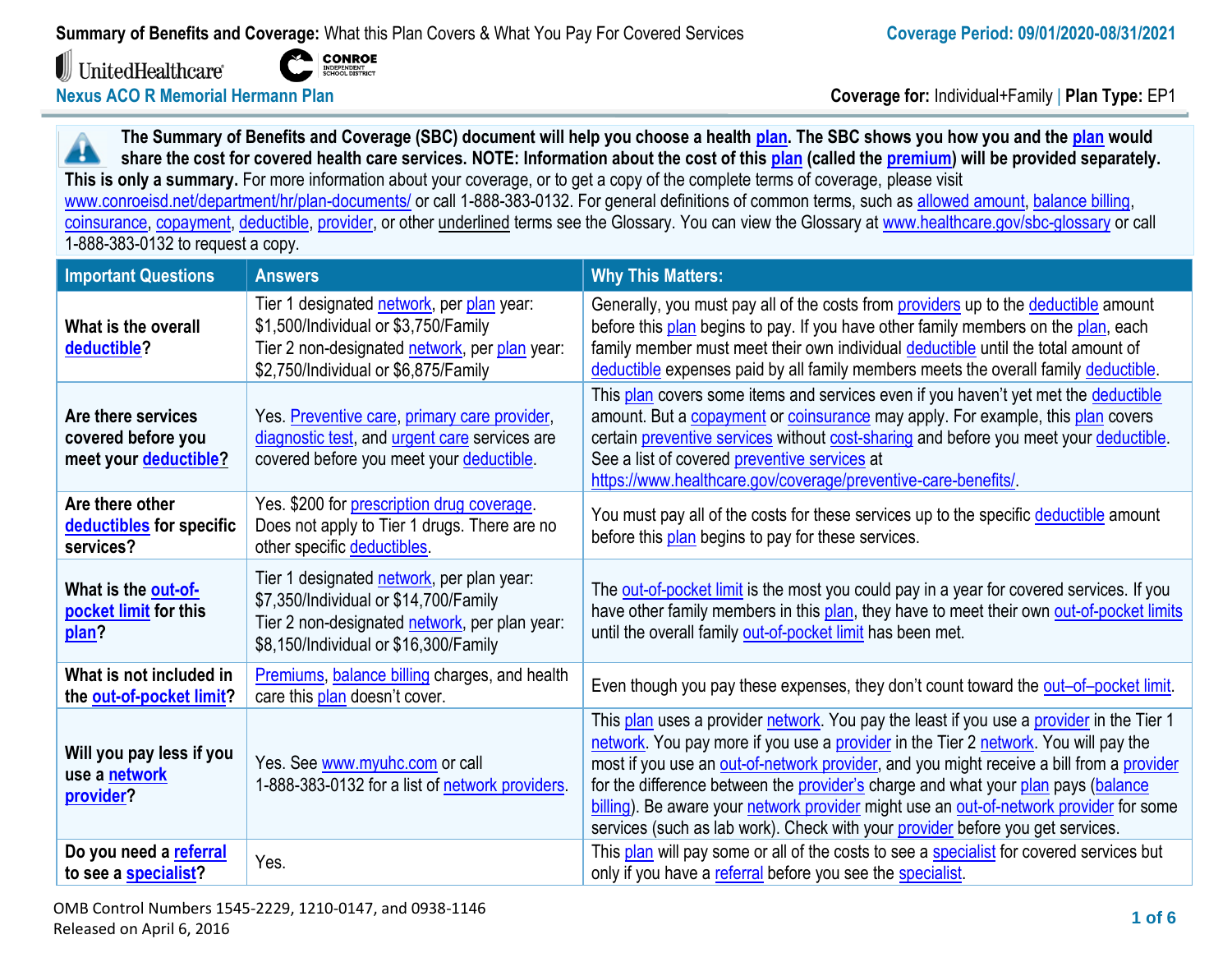All **[copayment](https://www.healthcare.gov/sbc-glossary/#copayment)** and **[coinsurance](https://www.healthcare.gov/sbc-glossary/#coinsurance)** costs shown in this chart are after your **[deductible](https://www.healthcare.gov/sbc-glossary/#deductible)** has been met, if a **[deductible](https://www.healthcare.gov/sbc-glossary/#deductible)** applies. W

|                                                                                                                                                                        |                                                        |                                                                                                         | <b>What You Will Pay</b>                                                                                |                                                                        |                                                                                                                                                                                                 |  |
|------------------------------------------------------------------------------------------------------------------------------------------------------------------------|--------------------------------------------------------|---------------------------------------------------------------------------------------------------------|---------------------------------------------------------------------------------------------------------|------------------------------------------------------------------------|-------------------------------------------------------------------------------------------------------------------------------------------------------------------------------------------------|--|
| <b>Common</b><br><b>Medical Event</b>                                                                                                                                  | <b>Services You May</b><br><b>Need</b>                 | <b>Tier 1 Designated</b><br><b>Network Provider</b><br>(You will pay the least)                         | <b>Tier 2 Non-Designated</b><br><b>Network Provider</b><br>(You will pay more)                          | <b>Out-of-Network</b><br><b>Provider</b><br>(You will pay<br>the most) | <b>Limitations, Exceptions, &amp; Other</b><br><b>Important Information</b>                                                                                                                     |  |
| If you visit a                                                                                                                                                         | Primary care visit to<br>treat an injury or<br>illness | \$40 copay/visit;<br>deductible does not apply                                                          | \$55 copay/visit;<br>deductible does not apply                                                          | Not covered                                                            | Includes general physician, family<br>practitioner, internist, and pediatrician.<br>UnitedHealthcare Virtual Visits - \$15<br>copay/visit; deductible does not apply.                           |  |
| health care<br>provider's office                                                                                                                                       | <b>Specialist visit</b>                                | \$55 copay/visit;<br>deductible does not apply                                                          | \$85 copay/visit;<br>deductible does not apply                                                          | Not covered                                                            | None                                                                                                                                                                                            |  |
| or clinic                                                                                                                                                              | <b>Preventive</b><br>care/screening/<br>immunization   | No charge                                                                                               | No charge                                                                                               | Not covered                                                            | You may have to pay for services that<br>aren't preventive. Ask your provider if the<br>services you need are preventive. Then<br>check what your plan will pay for.                            |  |
|                                                                                                                                                                        | Diagnostic test (x-<br>ray, blood work)                | No charge                                                                                               | No charge                                                                                               | Not covered                                                            | None                                                                                                                                                                                            |  |
| If you have a test                                                                                                                                                     | Imaging (CT/PET<br>scans, MRIs)                        | \$100 copay/visit;<br>deductible does not apply                                                         | \$100 copay/visit;<br>deductible does not apply                                                         | Not covered                                                            | Preauthorization required.                                                                                                                                                                      |  |
| If you need drugs<br>to treat your<br>illness or<br>condition<br>More information<br>about <b>prescription</b><br>drug coverage is<br>available at<br>welcometouhc.com | Tier 1 drugs                                           | Copay/prescription: \$15<br>(retail) and \$30 (mail<br>order); deductible does<br>not apply             | Copay/prescription: \$15<br>(retail); \$30 (mail order);<br>deductible does not apply                   | Not covered                                                            | Covers up to a 31-day supply (retail) or<br>up to a 90-day supply (mail order and<br>preferred retail network pharmacy).                                                                        |  |
|                                                                                                                                                                        | Tier 2 drugs                                           | Copay/prescription: \$60<br>(retail) and \$120 (mail<br>order); after prescription<br>drug deductible)  | Copay/prescription: \$60<br>(retail) and \$120 (mail<br>order); after prescription<br>drug deductible)  | Not covered                                                            | Preauthorization, step-therapy,<br>exclusions, and quantity limits may<br>apply. Your cost will be higher if you<br>choose a brand-name drug when a<br>generic equivalent is available. Certain |  |
|                                                                                                                                                                        | Tier 3 drugs                                           | Copay/prescription: \$120<br>(retail) and \$240 (mail<br>order); after prescription<br>drug deductible) | Copay/prescription: \$120<br>(retail) and \$240 (mail<br>order); after prescription<br>drug deductible) | Not covered                                                            | preventive drugs (including specified<br>contraceptives) covered at no charge.<br>Applicable formulary: Flex Base 3-Tier.                                                                       |  |
|                                                                                                                                                                        | <b>Specialty drugs</b>                                 | \$250 copay/prescription;<br>after prescription drug<br>deductible                                      | \$250 copay/prescription;<br>after prescription drug<br>deductible                                      | Not covered                                                            | Limited to 30-day supply. Must obtain<br>from BriovaRx® specialty pharmacy.<br>Applicable formulary: Flex Base 3-Tier.                                                                          |  |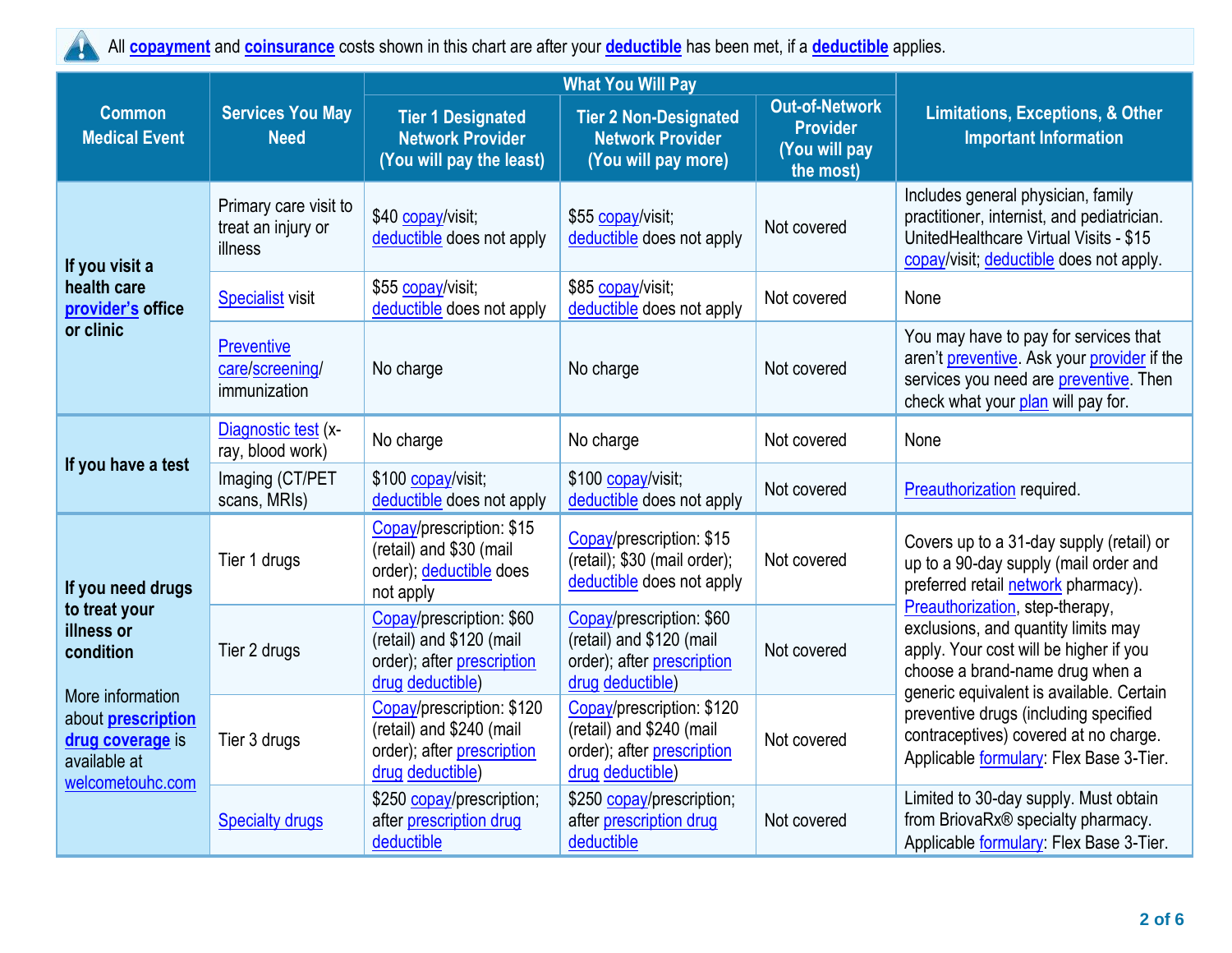|                                                                           |                                                      |                                                                                 | <b>What You Will Pay</b>                                                                                                                                 | <b>Limitations, Exceptions, &amp; Other</b><br><b>Important Information</b> |                                                                                                                                                                                                                |
|---------------------------------------------------------------------------|------------------------------------------------------|---------------------------------------------------------------------------------|----------------------------------------------------------------------------------------------------------------------------------------------------------|-----------------------------------------------------------------------------|----------------------------------------------------------------------------------------------------------------------------------------------------------------------------------------------------------------|
| <b>Common</b><br><b>Medical Event</b>                                     | <b>Services You May</b><br><b>Need</b>               | <b>Tier 1 Designated</b><br><b>Network Provider</b><br>(You will pay the least) | <b>Out-of-Network</b><br><b>Tier 2 Non-Designated</b><br><b>Provider</b><br><b>Network Provider</b><br>(You will pay<br>(You will pay more)<br>the most) |                                                                             |                                                                                                                                                                                                                |
| If you have<br>outpatient surgery                                         | Facility fee (e.g.,<br>ambulatory surgery<br>center) | 20% coinsurance                                                                 | 35% coinsurance                                                                                                                                          | Not covered                                                                 | None                                                                                                                                                                                                           |
|                                                                           | Physician/surgeon<br>fees                            | 20% coinsurance                                                                 | 35% coinsurance                                                                                                                                          | Not covered                                                                 | None                                                                                                                                                                                                           |
| If you need                                                               | <b>Emergency room</b><br>care                        | 20% coinsurance plus<br>\$250 copay                                             | 20% coinsurance plus<br>\$250 copay (Tier 1<br>deductible applies)                                                                                       | 20% coinsurance<br>after Tier 1<br>deductible, plus<br>\$250 copay          | None                                                                                                                                                                                                           |
| immediate<br>medical attention                                            | <b>Emergency medical</b><br>transportation           | 20% coinsurance                                                                 | 20% coinsurance (Tier 1<br>deductible applies)                                                                                                           | 20% coinsurance                                                             | None                                                                                                                                                                                                           |
|                                                                           | <b>Urgent care</b>                                   | \$75 copay/visit;<br>deductible does not apply                                  | \$75 copay/visit;<br>deductible does not apply                                                                                                           | Not covered                                                                 | None                                                                                                                                                                                                           |
| If you have a                                                             | Facility fee (e.g.,<br>hospital room)                | 20% coinsurance                                                                 | 35% coinsurance                                                                                                                                          | Not covered                                                                 | None                                                                                                                                                                                                           |
| hospital stay                                                             | Physician/surgeon<br>fees                            | 20% coinsurance                                                                 | 35% coinsurance                                                                                                                                          | Not covered                                                                 | None                                                                                                                                                                                                           |
| If you need mental<br>health, behavioral<br>health, or<br>substance abuse | Outpatient services                                  | \$55 copay/visit;<br>deductible does not apply                                  | \$55 copay/visit;<br>deductible does not apply                                                                                                           | Not covered                                                                 | UnitedHealthcare Mental Health Virtual<br>Visits - \$55 copay/visit; deductible does<br>not apply. Partial hospitalization/<br>intensive outpatient treatment - 20%<br>coinsurance (Tier 1 deductible applies) |
| services                                                                  | Inpatient services                                   | 20% coinsurance                                                                 | 20% coinsurance (Tier 1<br>deductible applies)                                                                                                           | Not covered                                                                 | None                                                                                                                                                                                                           |
|                                                                           | Office visits                                        | No charge                                                                       | No charge                                                                                                                                                | Not covered                                                                 | Cost sharing does not apply for                                                                                                                                                                                |
| If you are<br>pregnant                                                    | Childbirth/delivery<br>professional<br>services      | 20% coinsurance                                                                 | 35% coinsurance                                                                                                                                          | Not covered                                                                 | preventive services. Depending on the<br>type of services, a copay, coinsurance,<br>or deductible may apply. Maternity care                                                                                    |
|                                                                           | Childbirth/delivery<br>facility services             | 20% coinsurance                                                                 | 35% coinsurance                                                                                                                                          | Not covered                                                                 | may include tests and services described<br>elsewhere in the SBC (i.e. ultrasound).                                                                                                                            |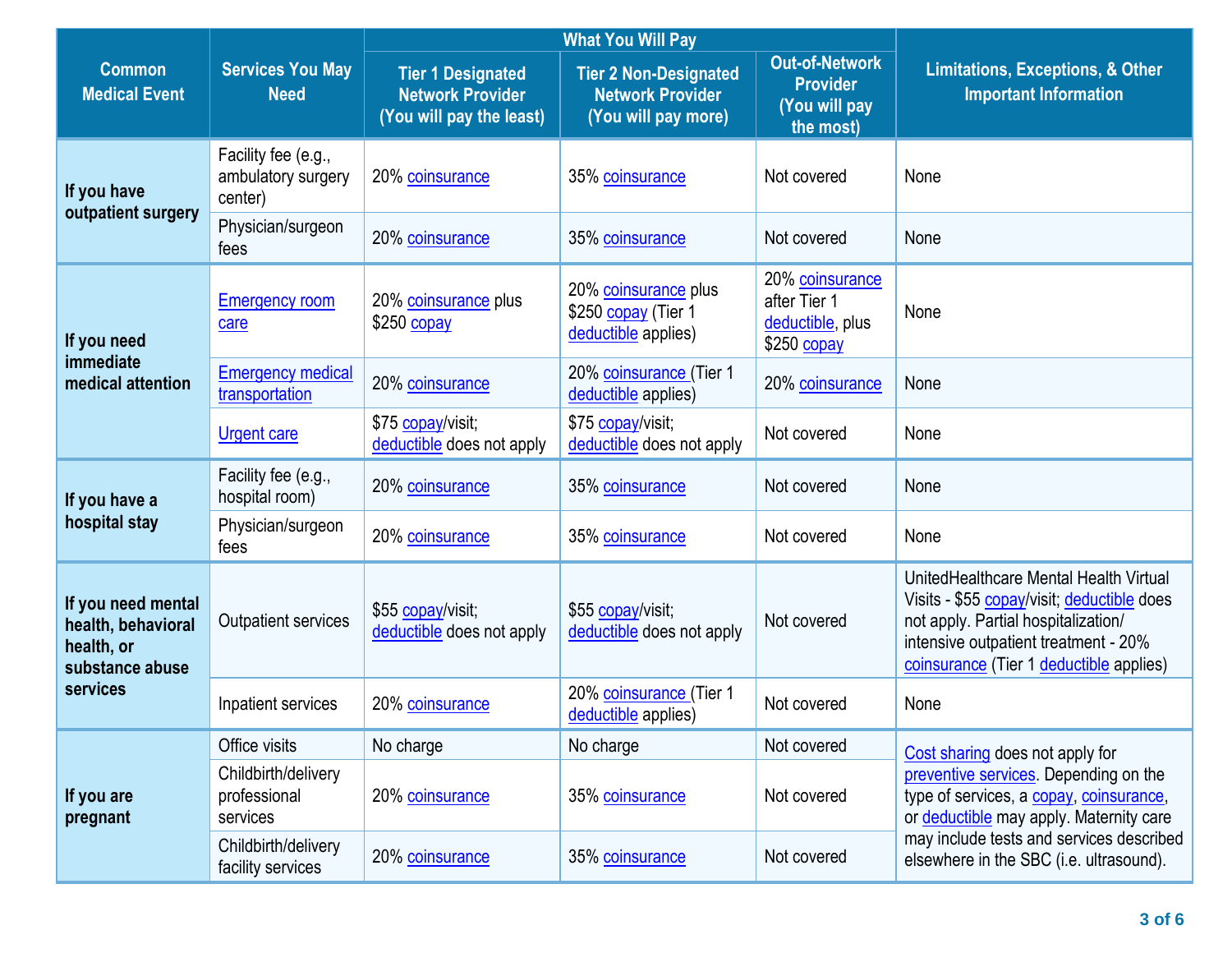|                                                         |                                        |                                                                                 | <b>What You Will Pay</b>                                                       |                                                                        |                                                                                                                          |  |
|---------------------------------------------------------|----------------------------------------|---------------------------------------------------------------------------------|--------------------------------------------------------------------------------|------------------------------------------------------------------------|--------------------------------------------------------------------------------------------------------------------------|--|
| <b>Common</b><br><b>Medical Event</b>                   | <b>Services You May</b><br><b>Need</b> | <b>Tier 1 Designated</b><br><b>Network Provider</b><br>(You will pay the least) | <b>Tier 2 Non-Designated</b><br><b>Network Provider</b><br>(You will pay more) | <b>Out-of-Network</b><br><b>Provider</b><br>(You will pay<br>the most) | <b>Limitations, Exceptions, &amp; Other</b><br><b>Important Information</b>                                              |  |
|                                                         | Home health care                       | 20% coinsurance                                                                 | 20% coinsurance (Tier 1<br>deductible applies)                                 | Not covered                                                            | Limited to 120 visits/plan year.                                                                                         |  |
|                                                         | Rehabilitation<br>services             | \$55 copay/visit;<br>deductible does not apply                                  | \$55 copay/visit;<br>deductible does not apply                                 | Not covered                                                            | Limited to 60 visits/plan year for physical,<br>occupational, and speech therapy, and<br>habilitation services combined. |  |
| If you need help<br>recovering or<br>have other special | <b>Habilitation services</b>           | \$55 copay/visit;<br>deductible does not apply                                  | \$55 copay/visit;<br>deductible does not apply                                 | Not covered                                                            | Limited to 60 visits/plan year for physical,<br>occupational, and speech therapy, and<br>habilitation services combined. |  |
| health needs                                            | <b>Skilled nursing care</b>            | 20% coinsurance                                                                 | 20% coinsurance (Tier 1<br>deductible applies)                                 | Not covered                                                            | Limited to 60 days/plan year.                                                                                            |  |
|                                                         | <b>Durable medical</b><br>equipment    | 50% coinsurance                                                                 | 50% coinsurance (Tier 1<br>deductible applies)                                 | Not covered                                                            | None                                                                                                                     |  |
|                                                         | Hospice services                       | 20% coinsurance                                                                 | 20% coinsurance (Tier 1<br>deductible applies)                                 | Not covered                                                            | None                                                                                                                     |  |
|                                                         | Children's eye<br>exam                 | \$55 copay/visit;<br>deductible does not apply                                  | \$55 copay/visit;<br>deductible does not apply                                 | Not covered                                                            | Limited to one routine exam/24 months.                                                                                   |  |
| If your child needs<br>dental or eye care               | Children's glasses                     | Not covered                                                                     | Not covered                                                                    | Not covered                                                            | None                                                                                                                     |  |
|                                                         | Children's dental<br>check-up          | Not covered                                                                     | Not covered                                                                    | Not covered                                                            | None                                                                                                                     |  |

## **Excluded Services & Other Covered Services:**

| Services Your Plan Generally Does NOT Cover (Check your policy or plan document for more information and a list of any other excluded services.) |  |                                                                   |           |                                       |  |  |  |
|--------------------------------------------------------------------------------------------------------------------------------------------------|--|-------------------------------------------------------------------|-----------|---------------------------------------|--|--|--|
| Cosmetic surgery                                                                                                                                 |  | Hearing aids                                                      |           | • Routine foot care                   |  |  |  |
| Dental care (Adult & Child)                                                                                                                      |  | Long-term care                                                    |           | Weight loss programs                  |  |  |  |
| Glasses                                                                                                                                          |  | Non-emergency care when traveling outside the U.S.                |           |                                       |  |  |  |
| Other Covered Services (Limitations may apply to these services. This isn't a complete list. Please see your plan document.)                     |  |                                                                   |           |                                       |  |  |  |
| Acupuncture – in lieu of anesthesia                                                                                                              |  | Habilitation services – limited to 60 visits/plan year (combined  | $\bullet$ | Private-duty nursing – limited to 70  |  |  |  |
| Bariatric surgery - limited to \$10,000 lifetime                                                                                                 |  | with physical, occupational, and speech therapy)                  |           | eight-hour shifts/plan year           |  |  |  |
| maximum                                                                                                                                          |  | Infertility treatment – limited to the diagnosis and treatment of |           | Routine eye care (Adult) – limited to |  |  |  |
| Chiropractic care – limited to 20 visits/plan year                                                                                               |  | the underlying medical condition                                  |           | one routine exam/24 months            |  |  |  |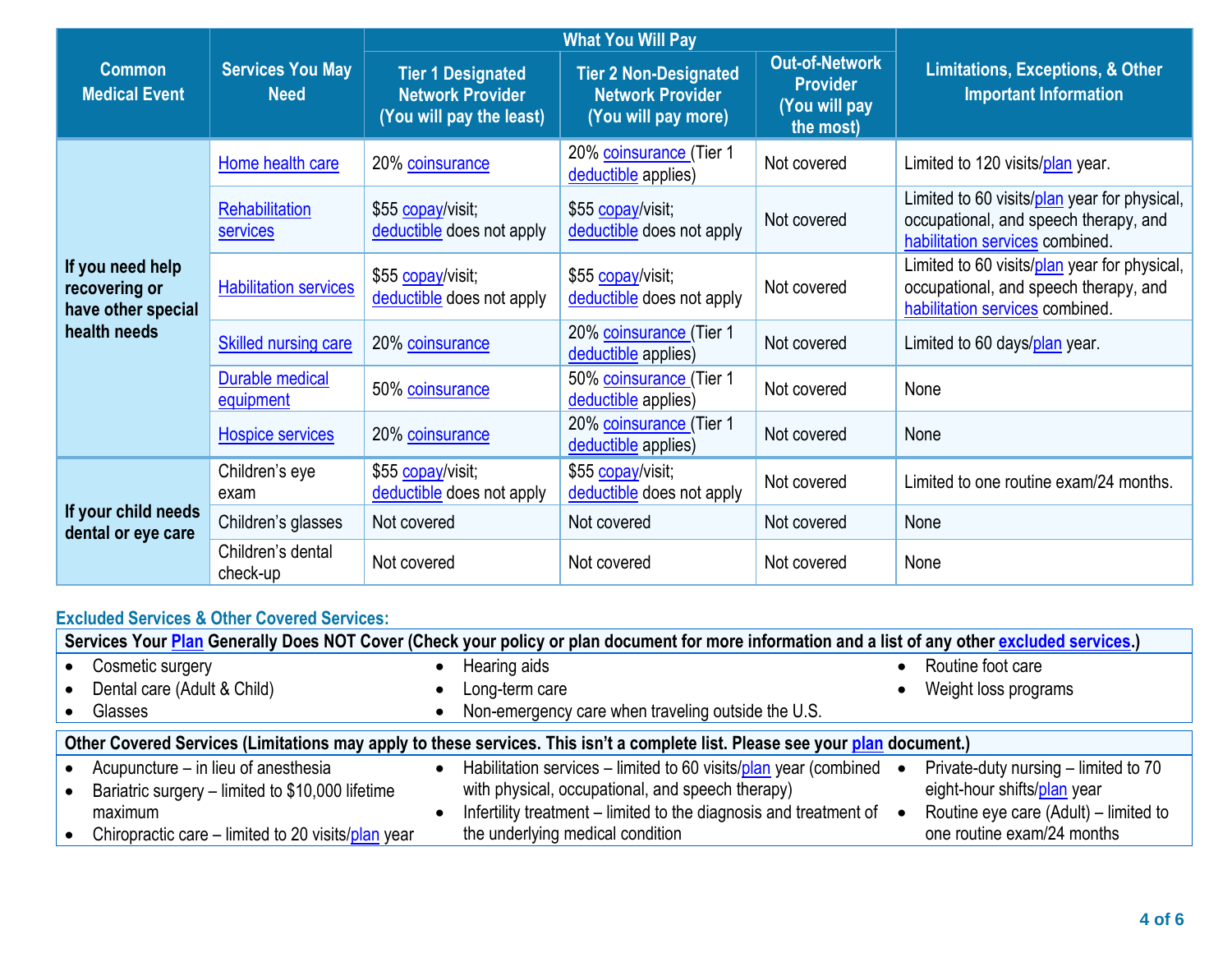Your Rights to Continue Coverage: There are agencies that can help if you want to continue your coverage after it ends. The contact information for those agencies is: the Department of Health and Human Services, Center for Consumer Information and Insurance Oversight, at 1-877-267-2323 x61565 or [www.cciio.cms.gov.](http://www.cciio.cms.gov/) Other coverage options may be available to you too, including buying individual insurance coverage through the Health Insurance [Marketplace.](https://www.healthcare.gov/sbc-glossary/#marketplace) For more information about the [Marketplace,](https://www.healthcare.gov/sbc-glossary/#marketplace) visit [www.HealthCare.gov](http://www.healthcare.gov/) or call 1-800-318-2596.

Your Grievance and Appeals Rights: There are agencies that can help if you have a complaint against your [plan](https://www.healthcare.gov/sbc-glossary/#plan) for a denial of a [claim.](https://www.healthcare.gov/sbc-glossary/#claim) This complaint is called a [grievance](https://www.healthcare.gov/sbc-glossary/#grievance) or [appeal.](https://www.healthcare.gov/sbc-glossary/#appeal) For more information about your rights, look at the explanation of benefits you will receive for that medica[l claim.](https://www.healthcare.gov/sbc-glossary/#claim) Your [plan](https://www.healthcare.gov/sbc-glossary/#plan) documents also provide complete information to submit a [claim,](https://www.healthcare.gov/sbc-glossary/#claim) [appeal,](https://www.healthcare.gov/sbc-glossary/#appeal) or a [grievance](https://www.healthcare.gov/sbc-glossary/#grievance) for any reason to your [plan.](https://www.healthcare.gov/sbc-glossary/#plan) For more information about your rights, this notice, or assistance, contact: UnitedHealthcare Member Services at 1-888-383-0132 or [www.myuhc.com.](http://www.myuhc.com/) Additionally, a consumer assistance program can help you file your appeal. Contact the Texas Department of Insurance at 1-800-252-3439 (phone) or [ConsumerProtection@tdi.texas.gov](mailto:ConsumerProtection@tdi.texas.gov) (email) or [http://www.texashealthoptions.com](http://www.texashealthoptions.com/) (website) or by mail at Consumer Protection (111-1A), 333 Guadalupe, P.O. Box 149091, Austin, TX 78714-9091.

## **Does this plan provide Minimum Essential Coverage? Yes**

If you don't have [Minimum Essential Coverage](https://www.healthcare.gov/sbc-glossary/#minimum-essential-coverage) for a month, you'll have to make a payment when you file your tax return unless you qualify for an exemption from the requirement that you have health coverage for that month.

## **Does this plan meet the Minimum Value Standards? Yes**

If your [plan](https://www.healthcare.gov/sbc-glossary/#plan) doesn't meet the Minimum [Value Standards,](https://www.healthcare.gov/sbc-glossary/#minimum-value-standard) you may be eligible for a [premium tax credit](https://www.healthcare.gov/sbc-glossary/#premium-tax-credits) to help you pay for a plan through the [Marketplace.](https://www.healthcare.gov/sbc-glossary/#marketplace)

## **Language Access Services:**

Spanish (Español): Para obtener asistencia en Español, llame al 1-888-383-0132.

Tagalog (Tagalog): Kung kailangan ninyo ang tulong sa Tagalog tumawag sa 1-888-383-0132.

Chinese (中文): 如果需要中文的帮助,请拨打这个号码 1-888-383-0132.

Navajo (Dine): Dinek'ehgo shika at'ohwol ninisingo, kwiijigo holne' 1-888-383-0132.

––––––––––––––––––––––*To see examples of how this plan might cover costs for a sample medical situation, see the next section.–––––––––––*–––––––––––